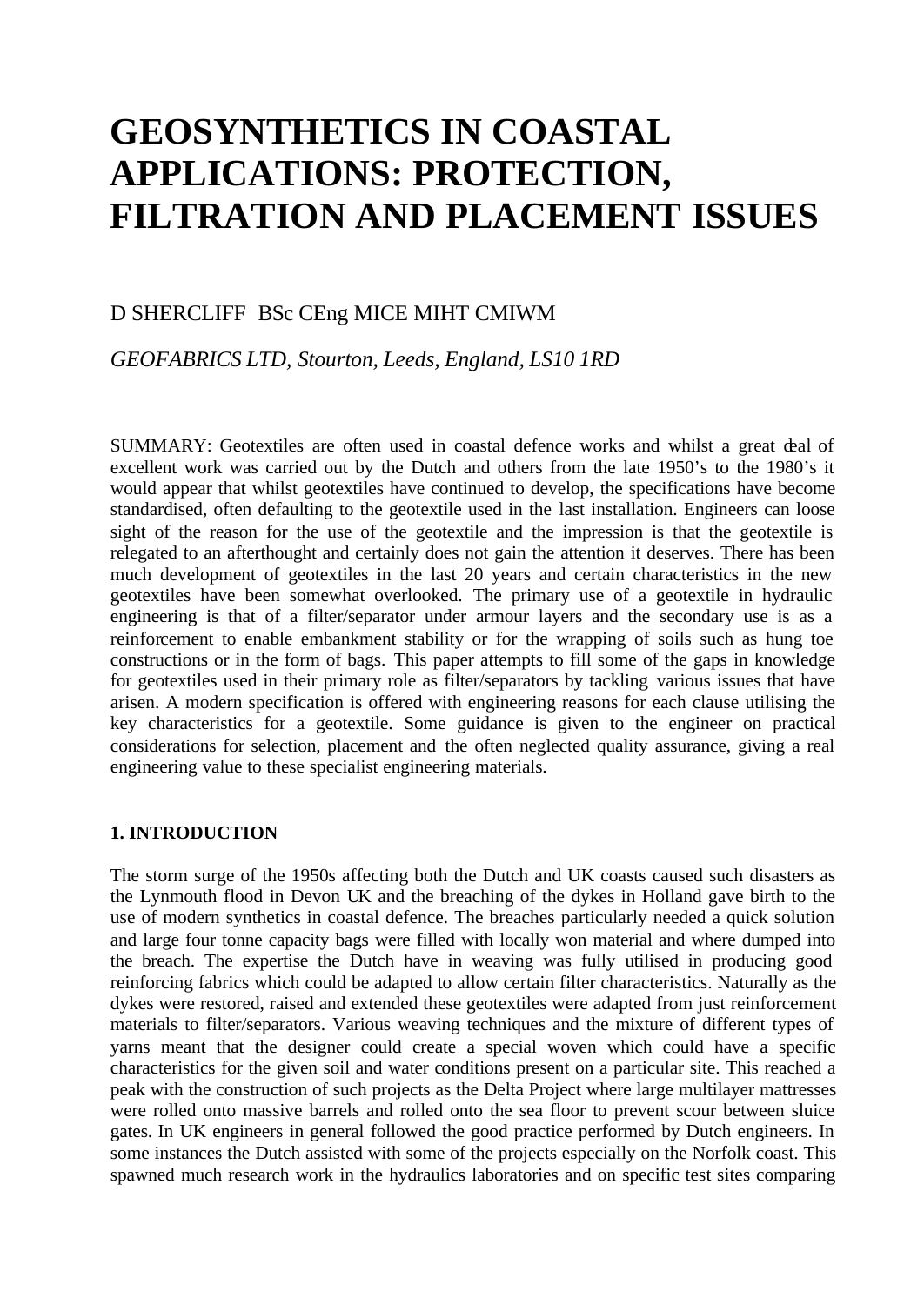revetment types on the dykes. Various design filter rules were published for various soil types and cover systems and guidance notes in publications in the 1980s. Since then development has been mostly concentrated on the revetment design via CIRIA (1) and a long awaited review of the "Rock Manual" which acts as a guide for all types of revetment design. Since the 1980's however there have been new developments in geotextiles which need to be taken account of in designs. Concepts such as risk assessment design have been introduced and used for revetments but not been applied to the use, or not, of the geotextile. This omission heavily implies that engineers consider the geotextile as an "after thought" in the design. In some instances assumptions on the ability of a geotextile to take installation damage are based on tests carried out over twenty years ago. Since then whole new types of geotextiles have been invented and introduced to this application. The main concept change is the idea of using high strain geotextiles as opposed to high stress textiles. Flexible geotextiles for flexible revetments. For instance thick needle punched non woven fabrics.

## **2. WHY USE A GEOTEXTILE IN COASTAL DEFENCE?**

This may seem an unnecessary question but on reading the various non geotextile centred coastal defence manuals and design guides associated with rock armour the impression given is that the geotextile is an annoying addition which it would be so much easier to do without! The danger is that the geotextile can be reduced to the status of an afterthought and not adequately designed. In some instances has lead to the failure of the whole embankment. However when designed and placed correctly it can not only be the saviour of an embankment when an event occurs it can be have many other advantages as well.

#### **2.1 Advantages**

• Replacement of underlayers saving in material, material transport and placement costs. In some instances where transport of small stones is virtually impossible, say in shallow tidal waters at the base of a cliff where barges cannot manoeuvre close enough to dump. Whereas large primary rock armour can be beached and rehandled into place by excavators.



- Minimises the amount of "lost" material at the toe where rock buries itself into a soft subsoil
- Due to its sheet like qualities reduces differential settlement helping with long term maintenance of alignment of a revetment or breakwater.
- Establishing a hung toe on long shelving embankments where soft alluvial silts prevent the establishment of passive resistance for the rest of the revetment to build off. Reinforcing geotextiles and grids can be made into bags or gabions and "hung" from an anchor trench higher up or at the top an embankment.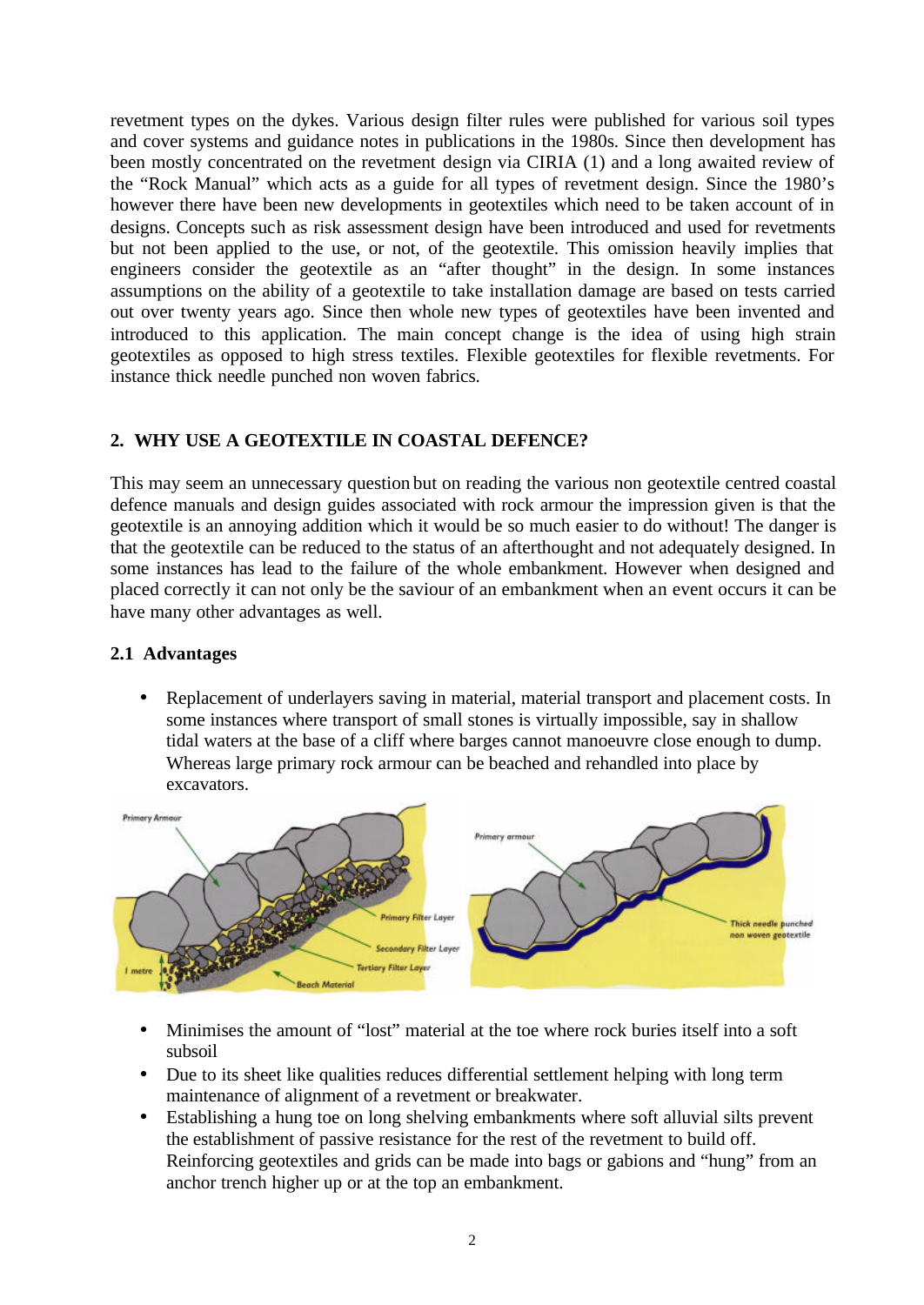# **2.2 Disadvantages:**

- It maybe impossible to place geotextiles flat, in position and overlapped in turbid, turbulent water. Whilst there are a number of good installation techniques available there are limits to placing geotextiles in unprotected wave environments or strong currents. Some of the techniques for laying are discussed later.
- Poorly positioned geotextile which has not been properly covered can results in flaps of geotextile being exposed and can cause a danger to shipping by fouling propellers. If it is impossible to mark the edge of the geotextile reasonably accurately to ensure coverage and proper overlapping then geotextiles should be avoided.
- Whilst geotextiles have a wide range of permeabilities they should not be used where the core material of an embankment is made up of coarse boulders or shingle. It is most important not to place a geotextile over a highly permeable core material under revetment armour. In wave attack and high currents the underlying water pressure will cause uplift on the geotextile resulting either the tearing of the geotextile with consequent loss of core material or dislodgment or even removal of the primary armour.
- Where frequent rock outcrops occur under water. Placement of cover stone will inevitably pinch and damage the geotextile causing a hole to form and the consequent loss of fines form adjoining soft areas. For 'dry' installation with care and proper anchoring adjacent to outcrops geotextiles can be shaped to fit with these.

# **3. FILTRATION BY A GEOTEXTILE**

# **3.1 Balancing "sand tightness" with high permeability**

The concept that a geotextile allowing adequate passage of water whilst retaining sufficient particles to maintain soil structure is nearly as old as geotextiles themselves. In the wave environment the conditions are distinctive as there is a reversing flow and often a high flow in either direction. When a wave strikes the surface of a revetment, water rushes into the structure aided by the stored energy of the wave. When the wave draws down it causes an even more damaging uplift suction pressure on the surface. The pressures involved have been studied in detail in laboratories such as the Hydraulics Research Laboratories in the UK and the Delft wave flume in Holland. Advice on the stability layers required to dissipate the energy of a wave is well documented. The area sometimes neglected is the critical role that the geotextile can play. In a reversing flow it must be appreciated that the usual assumed Terzaghi filter build up associated with single directional filters may not apply as water flows in all directions within an embankment undergoing wave action. Problems associated with particulate clogging of thicker fabrics in single flow tend to be overcome as particles lodged in the centre of these fabrics are flushed out. The advantage of these thicker materials is that they combine good "sand tightness" with high permeability.

## **3.2 Consistent permeability at all strains**

More importantly this can be maintained at all levels of strain. Experiments (2) were carried out in the laboratory where a needle punched non woven was clamped in two O rings and failed using a ball plunger in a standard puncture test rig. The maximum failure strain was recorded and then similar virgin samples were clamped and strained to various percentages of ultimate strain. These clamped strained samples were then remounted in a permeability rig and the resultant flow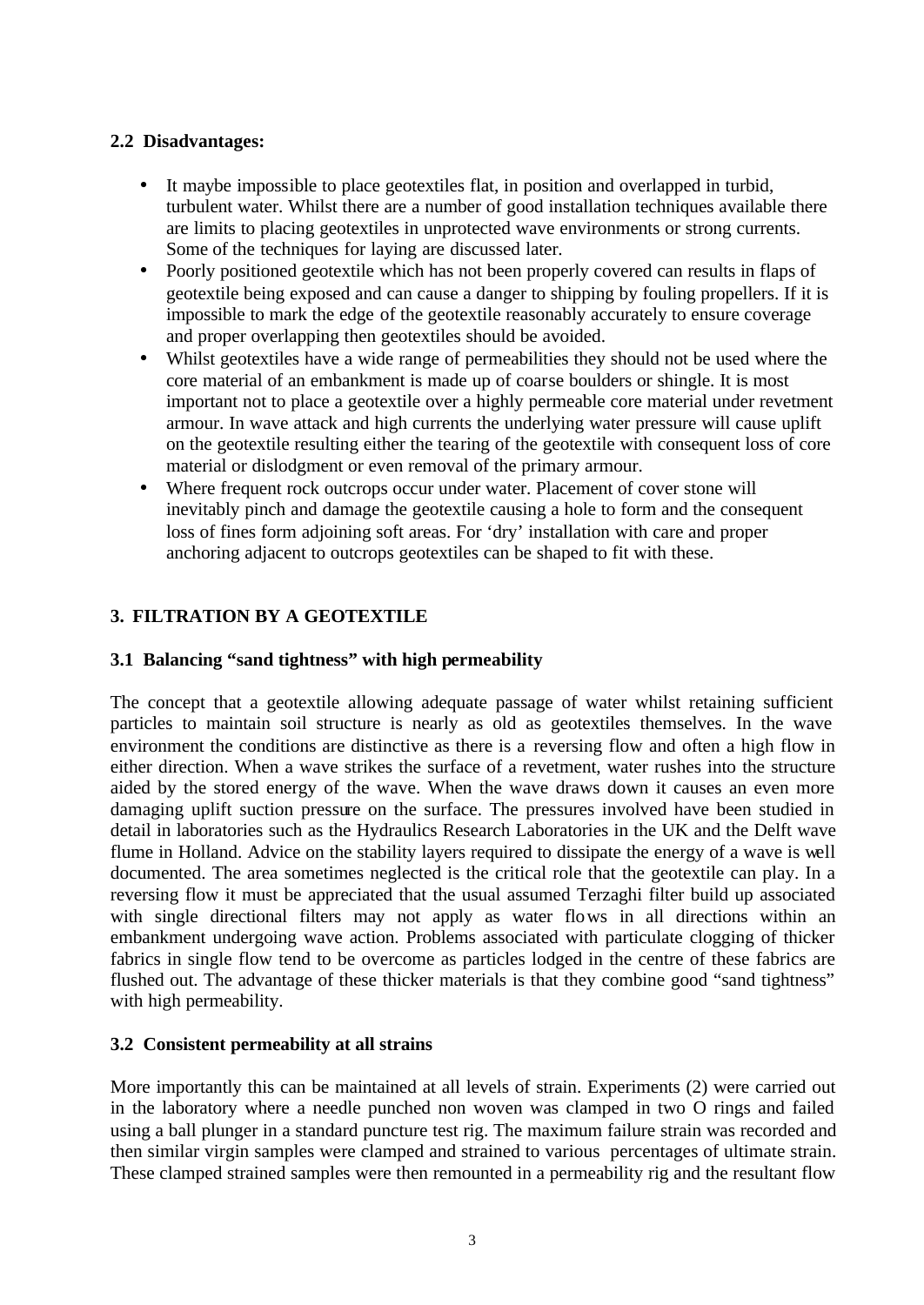measured. The result was unchanged flow until approximately 80% strain had occurred where flow rates went markedly upwards. At 80% the structure of the fabric is starting to break down and fibres have started to disengage. This would be far beyond the design strain. For all working strains the conclusion is that permeability remains constant and at significantly high levels. From experience it is estimated that a geotextile should have a design strain of 40% elongation without break to allow for the rock intrusion into soft subsoil.

#### **3.3 Relative permeability between filter layers**

Van der Meer (1988) proposed a series of permeability factors to be used in stability calculations for rock armour revetments. The factors varied according to the armour layers, filter layers and core permeability. The idea is to make the engineer think of the relative permeability of the discreet layers with a view to avoiding the mistake of having materials of a low permeability placed on top of a high permeability material. If this occurs then any water trapped beneath the low permeability layer will cause uplift to that layer causing differential settlement at least. In the worst instance the surface could be blown off. One of the layers is of course a geotextile. The permeability factor recommended by Van de Meer for **all** geotextiles is a very conservative  $P =$ 0.1 almost describing the fabric as impermeable. It occurs to the author that with the vast range in permeability of different geotextiles of up to a factor of 100 this factor is very conservative and restricts the use high permeability geotextiles. As a rule of thumb it is at least advisable to ensure that the geotextile has a permeability at least 10x that of the underlying materials. An example of a site where this was not observed is shown below.



Picture 1: Damage of needle punched non woven due to high permeability 6F stone beneath geotextile instead of on top of it. Geotextile burst and tore in storm event which occurred during construction. The original design did not take into account the fact that the contractor was to build a haul road onto the beach using the Highway specification 6F material.

## **4. DURABILITY AND PLACEMENT ISSUES**

## **4.1 Installation damage**

The coastal defence environments by their very nature is fairly coarse variable and flexible. Much effort has been put forward in the past to protect rather fragile filter geotextiles from damage by placing a layer of gravel over the surface. A delicate filter fabric especially made in the factory does not match this rough environment and in turn puts heavy demands on the installer to place it without damage and then for it to survive in service with differential movements throughout its life. A carefully designed filter opening size and filter rate is all null and void if the fabric is peppered with large holes where large amounts of material can be sucked out!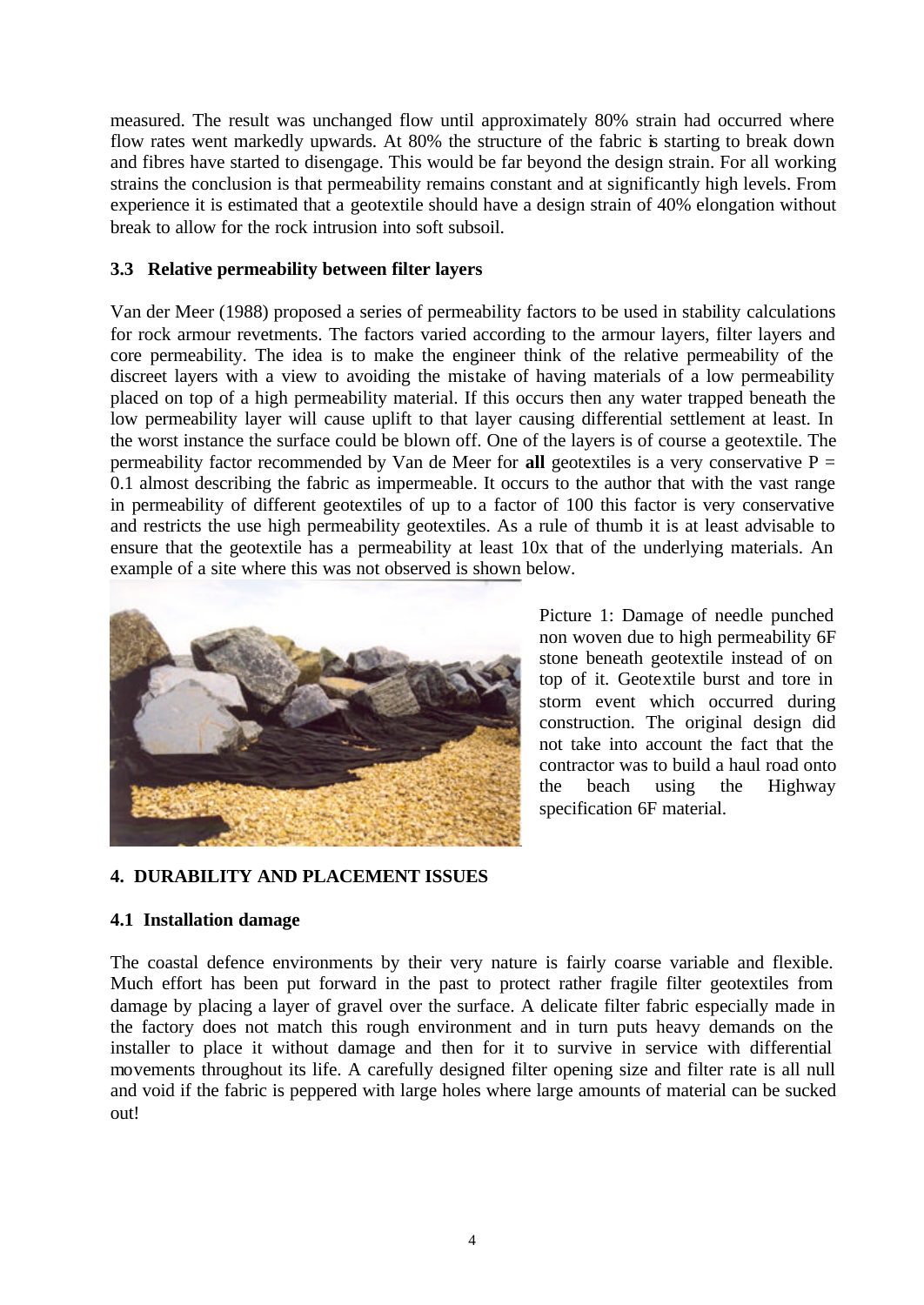

Picture 2: Damage to a woven geotextile partially constrained and small rock dumped directly onto surface causing local puncture. This could repeated many times over the whole revetment.

Picture 3: Damage to a thin heat bonded non woven due partially to burst, surface abrasion and lack of cover layer protection

Rarely are their site damage tests on the geotextiles establishing if the specified geotextile can be practically placed without damage. A series of on site damage tests were carried out on the North Wales coast about 20 years ago where granular material was tracked over the various woven and non woven fabrics to see their ability to withstand installation damage. The conclusion was that all geotextiles need some sort of protection by a fine granular material to prevent puncture from upper armour units. To bring this experiment up to date a similar trial was held in 1998 on the Kimnel Bay beach witnessed by 30 coastal engineers from Wales and Ireland. A number of "rock drop" tests were carried out on the weakest in a range of needle punched non woven geotextile not previously tested. Rocks of 2 tonnes were dropped from a height of 4m onto the restrained geotextile. On removal of the rocks by grab observations showed little of no damage to the surface of the geotextile although it had been strained considerably no holes were visible. The conclusion by all witnesses was that these type of geotextiles could be used in more exacting installations than previously envisaged.

#### **4.2 Rock drop design charts and site damage testing**

The author and colleagues in fact set up a series of tests (3) on the Cardiff Bay Barrage site where a number of rock sizes and non woven needle punched staple fibre geotextiles were tested and an assessment a criteria for failure based on criteria such as an of actual hole and then obvious surface damage to produce a series of design curves enabling Engineers to select different grades based on an installation damage likely on their particular site.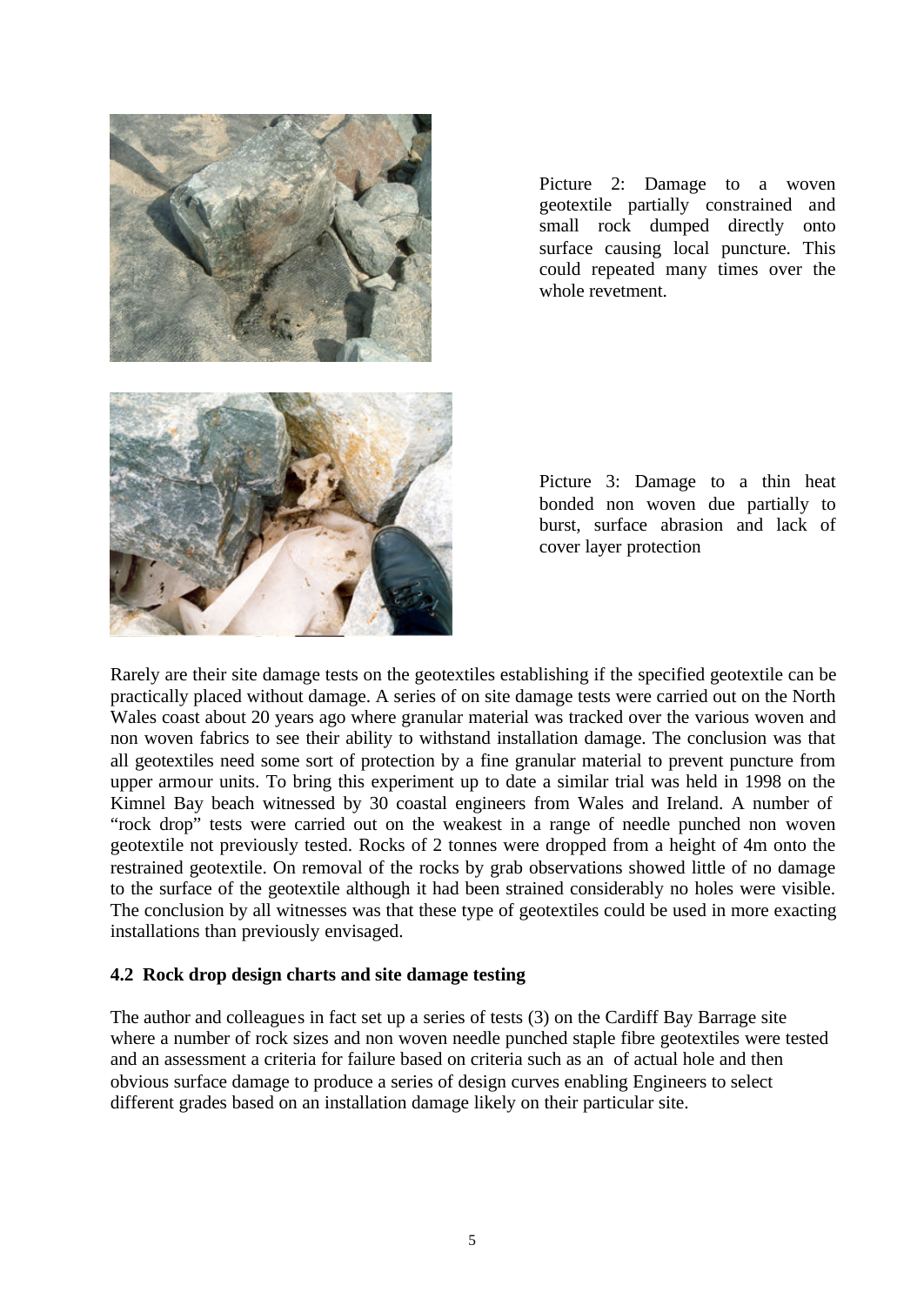

Picture 4: Rock drop test ay Cardiff Bay Barrage. Note that fabric is constrained to create "drum" effect likely to occur in worst case on site.

For instance a 3.5 tonne rock dropped a distance of 1.5m has an energy of 3500 x  $1.5 =$ 5250kgm. A graph was developed from these tests enabling the engineer a guide based on experiment to select a suitable robust geotextile (4). From the graph this would suggest a 14000N puncture resistant geotextile would give sufficient resistance to damage. If such data is unavailable for other types of geotextile or the site has some unique conditions it is advisable for Engineers to require a site specific rock drop test to try to simulate actual site placement conditions as part of the specification and geotextile selection process.

Once the true nature of the chosen geotextile is established this leaves the installer free to exploit the characteristics of the textile to its full in the installation method chosen. (See section?? for some laying techniques)

# **5. SPECIFICATION AND QUALITY ASSURANCE OF COASTAL GEOTEXTILE**

## **5.1 Guidance from the European Standards**

The measurement of the various basic properties is carried out in the laboratory using specially designed tests to give the designer the index values for comparison of one geotextile to another and to ensure consistency of product delivered to site. The European (CEN) and International standards (ISO) committees have devised these tests and the relevant tests should be used to define the properties required for the application. In Europe generic recommendations are given in the standard "Geotextiles and geotextile related products: Characteristics required for use in erosion coastal works (Coastal protection, bank revetments) EN13253:2001"

## **5.2 Relevant index tests for filter/separation**

The relevant index tests should be matched to the function required both from an in service and an installation perspective. For a filter/separator the following functions should be considered in order of priority:

**Permeability.** Classic filter rules state that each layer of a filter system must be more permeable than the layer beneath being filtered. Similar rules developed for geotextiles suggest a coefficient of permeability 10 to 100 times greater than that of the filtered soil, especially in wave environments. It is important that the geotextile should maintain or exceed its index permeability whilst under load i.e. any re-orientation of the fines should not decrease permeability. When considering drainage elements such as in dams, filtration systems and slope protection in rivers where single directional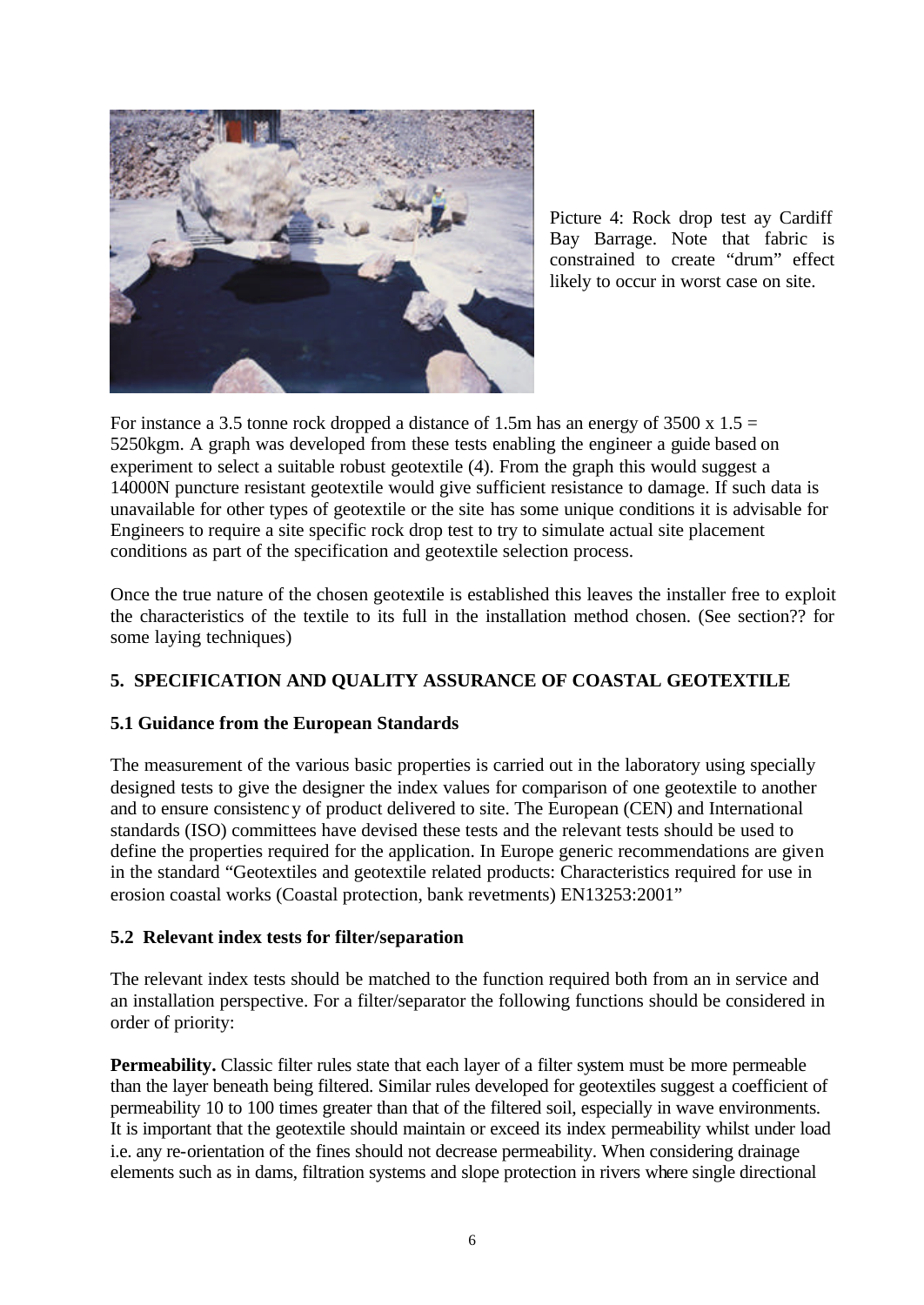flow is likely the permittivity of the geotextile should be considered. The permittivity is the discharge perpendicular tot the geotextile per unit pressure head difference and per unit area, expressed in s<sup>-1</sup>. Blocking and clogging in single directional flow due to biological or chemical build up (residues) can reduce the permittivity considerably. As a general rule the correct geotextile is used where there is no significant pressure drop over the geotextile (taking into account possible blocking or clogging).

**Filtration**. The characteristic pore size of the geotextile has to be less than the average grain size of the soil to be filtered to prevent loss of material through the geotextile. Established design rules for reversing flow applications and for a typical geotextile state the  $O_{90}$  of the geotextile should be less than the  $D_{50}$  of the soil to be filtered. However there are variations for different geotextiles and should be checked against recommendations made in EN ISO 12956

**Extensibility** Rock armour functions by virtue of its dead weight being transmitted over as wide an area as possible to consolidate the underlying soil and minimising particle movement. The load imposed on the geotextile by the overlying rock is not evenly distributed. The highest stress concentration will be underneath the part of each rock in contact with the geotextile, which in turn will impose high localised strains. The geotextile needs to have a high strain capacity to allow it to deform around the rocks without rupturing and without loss of hydraulic properties. Whilst on the drawing the geotextile is shown in a single plane in reality it is forced to take up a highly deformed shape.

**Puncture resistance**. The geotextile must be able to withstand puncturing loads imposed both during installation and then during service. The weight, angularity and drop height of the rock being placed directly on the geotextile together with the haste with which the contractor has to work in the short tidal windows available to him all contribute to the puncturing load the geotextile will experience. In service the wave action on the overlying rocks may cause puncturing or where due to differential settlement in the subsoil extra strain is placed locally on the fabric.

**Thickness**. Thickness is required to cushion penetrating loads under the angular points of the overlying rock and also to provide a lateral drainage path where the surface is occluded by the overlying rock. The lateral drainage capacity is defined by the geotextile's transmissivity under load.

**Durability.** Strength and puncture resistance reduce over time by oxidation and in some instances hydrolysis. Durability may be influenced by temperature, UV-radiation, pollution in the water, air or soil.

The relevant index tests, which match closest to these requirements and shown in the typical specification in Appendix 1.11, are:

**Water flow normal to the plane** EN ISO 11058 – closely linked to permeability. Water is passed through the geotextile under a constant head of water.

**Pore size** EN ISO 12956 – Defines the opening size of a geotextile and its ability to trap particles and prevent passage. The geotextile is clamped and measured sand particles are washed through the fabric and the % passing is calculated.

**Minimum tensile extension** EN ISO 10319 – defines the total extension at break in all directions allowing differential movement without break under the rocks.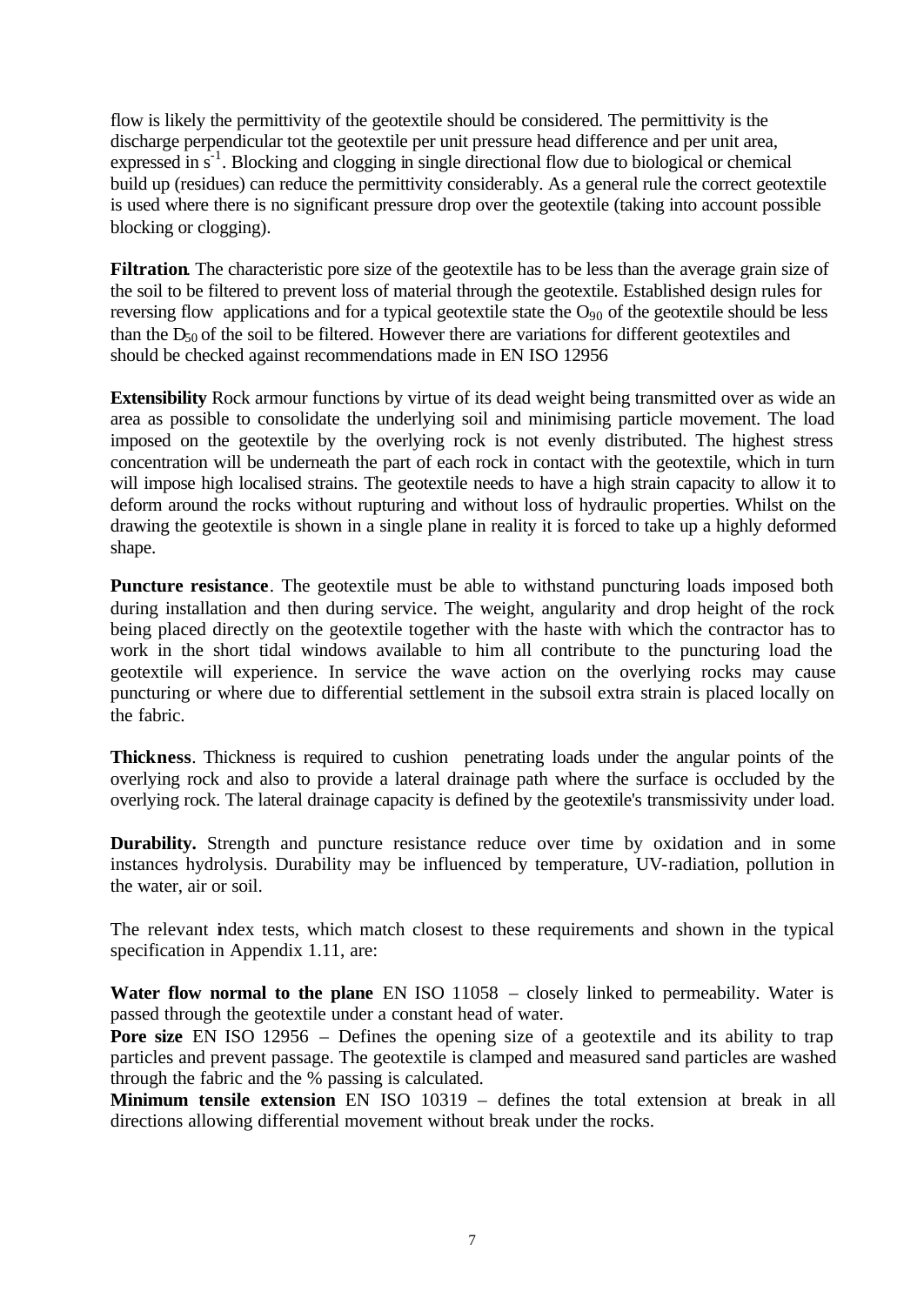**Tensile strength** EN ISO 10319 – simulates the geotextiles ability to be handled on site using heavy excavators or equipment. The geotextile is clamped between two jaws and stretched until break and the tensile strength and elongation (above) is recorded.

**Cone drop perforation** EN 918 – Simulated the dynamic impact of dropped stones into the surface during installation. A metal cone is dropped onto a sample clamped in O rings and the resultant hole is measured.

**Static puncture test** (CBR) EN ISO 12236 – Simulates the biaxial strain of a rock attempting over time under heavy load to push through the fabric. A sample is clamped in O rings and a plunger is pushed through it, break strength and displacement recorded.

**Thickness** and thickness reduction under load – This simulates heavy localised compression of a thick geotextile which has been designed to retain some in plane flow to relief pore water pressures. Thickness is measured under loads of 2kPa and 200kPa.

## **5.3 Different priorities for reinforcement applications**

Where a geotextile is primarily used as reinforcement for instance as a basal reinforcement to the underside of a breakwater constructed on soft silts different characteristics predominate such as material stiffness. Whereas extendibility is a benefit when used as part of a flexible revetment system obvious high tensile strength, low creep and low extension become the key characteristics where reinforcement is concerned. Reference should be made to the many guides for reinforced embankments for high strength wovens and grids.

Usually there is a requirement for high tensile strength with low extension where the geotextile is expected to be placed under high load and will prevent spread or slip in the embankment. When a geotextile is subjected to high load over a period especially in saline conditions the long term creep (elongation over time under constant load) should be considered.

## **5.4 Quality Assurance and Construction Quality Assurance**

Most index tests are short term, low cost and repeatable and ensure consistency of product in production. Each manufacturer must have a recognised and independently audited Quality Control system. Tests relevant to the application should be carried out at regular agreed intervals on batches of geotextiles. Certificates should then be produced to confirm consistency of the product supplied. A recognised standards regulator, such as UKAS, should regularly monitor the laboratory, either in house or external. In addition the designer should request samples taken from materials delivered to site for additional testing if required.

In most European countries geotextiles are required to be CE marked for the application. It will, for instance, certify the geotextile for F filtration applications and R reinforcing applications specifically for coastal and river applications. A CE mark certificate is supplied which guarantees the geotextile meeting published values. Independent laboratories monitor testing carried out by any manufacturer with CE marked products.

## **5.5 Durability**

To establish durability requirements there are a series of abrasion, UV resistance, oxidation and chemical immersion tests defined in EN and ISO testing selected for the specific site conditions considered. The most common is exposure to UV light and the designer is advised to specify a proven method of protecting the fibres, such as a certain percentage of carbon black in the fibres. The polymers used in the geotextile have certain properties at certain temperatures in say salt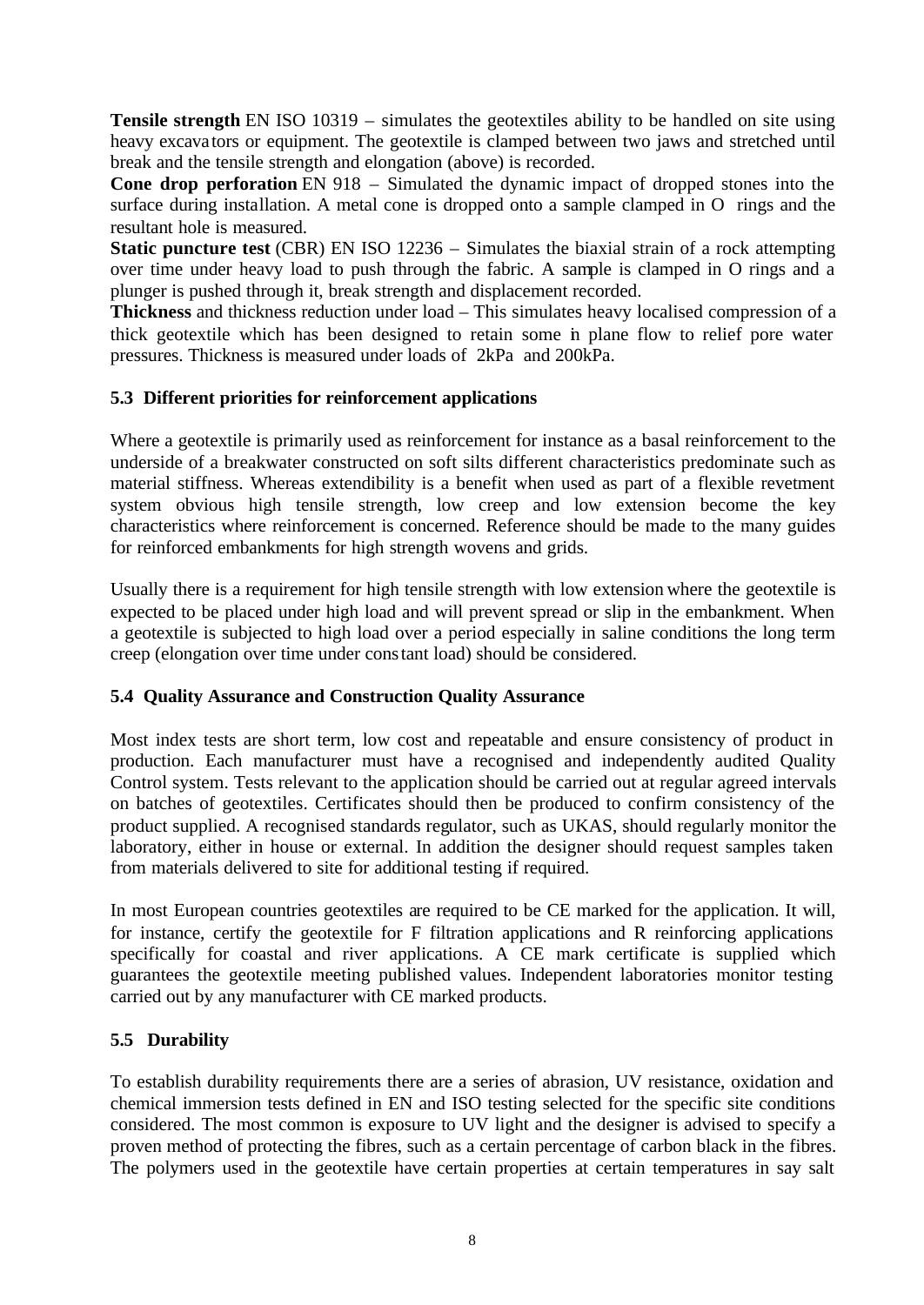water or polluted water in the short and long term. Tests to prove the stability of these textiles in the short and long term should be undertaken.

It should be stressed that each geotextile has certain characteristics and it is up to the designer to choose a generic type based on sound engineering judgement. The Engineer should then specify the basic material type and the raw materials that it is made from including specific characteristics such as the optimum UV protection the type of raw material can sustain.

# **5.6 Polymer types – sinking or floating?**

One characteristic of all oil-based polymers is that they have a specific gravity less that 1. Pure water, of course, has an S.G. of 1 and salt water has an S.G. of around 1.03 dependant on salt content. This means that by their nature geotextiles float and therefore gives the installer the basic challenge of holding this material down flat on the sea bed. There are some exceptions with polymers such as polyester which have an  $S.G. > 1$  suggesting that this material will naturally sink, implying an easier time for the installer. The benefit is marginal for a number of reasons. Firstly in salt water the ability to sink can be reduced to zero and the fabric if not positively placed with a sinking system will "wallow" just beneath the surface and will neither sink or float making the task even more difficult. The thicker needle punched non wovens tend to have air trapped in them which gives them extra buoyancy initially and takes some time and agitation to remove the air bubbles. The recommendation for installers is therefore is to treat all polymers as floating especially in seawater.

The designer should also be extra careful to check the quality of polyester used as these materials can be susceptible to hydrolytic attack especially in warm saline conditions. This causes break down of the fibre and eventual break up of the geotextile. The most commonly used polymer is polypropylene, which is virtually inert in all marine environments. It is worth noting that some of these thick geotextiles are also used at the base of landfills where, in some instances there are toxic leachates at emperatures up to  $60^{\circ}$ C. An on going test immersing polypropylene needle punched geotextiles in leachate at  $60^{\circ}$ C shows no loss in strength in 10 years.(5)

## **5.7 Model specification for a filter/separator**

As an example there follows a model specification for a needle punched non woven staple fibre geotextile commonly used in coastal defence.

## **Filter/separator geotextile for use beneath rock armour**

The geotextile to be used as a filter/separator beneath the rock armour shall be a nonwoven fabric manufactured by needle punching virgin, staple fibres of polypropylene incorporating a minimum of 1% by weight active carbon black. Geotextiles manufactured from fibres of more than one polymer will not be permitted.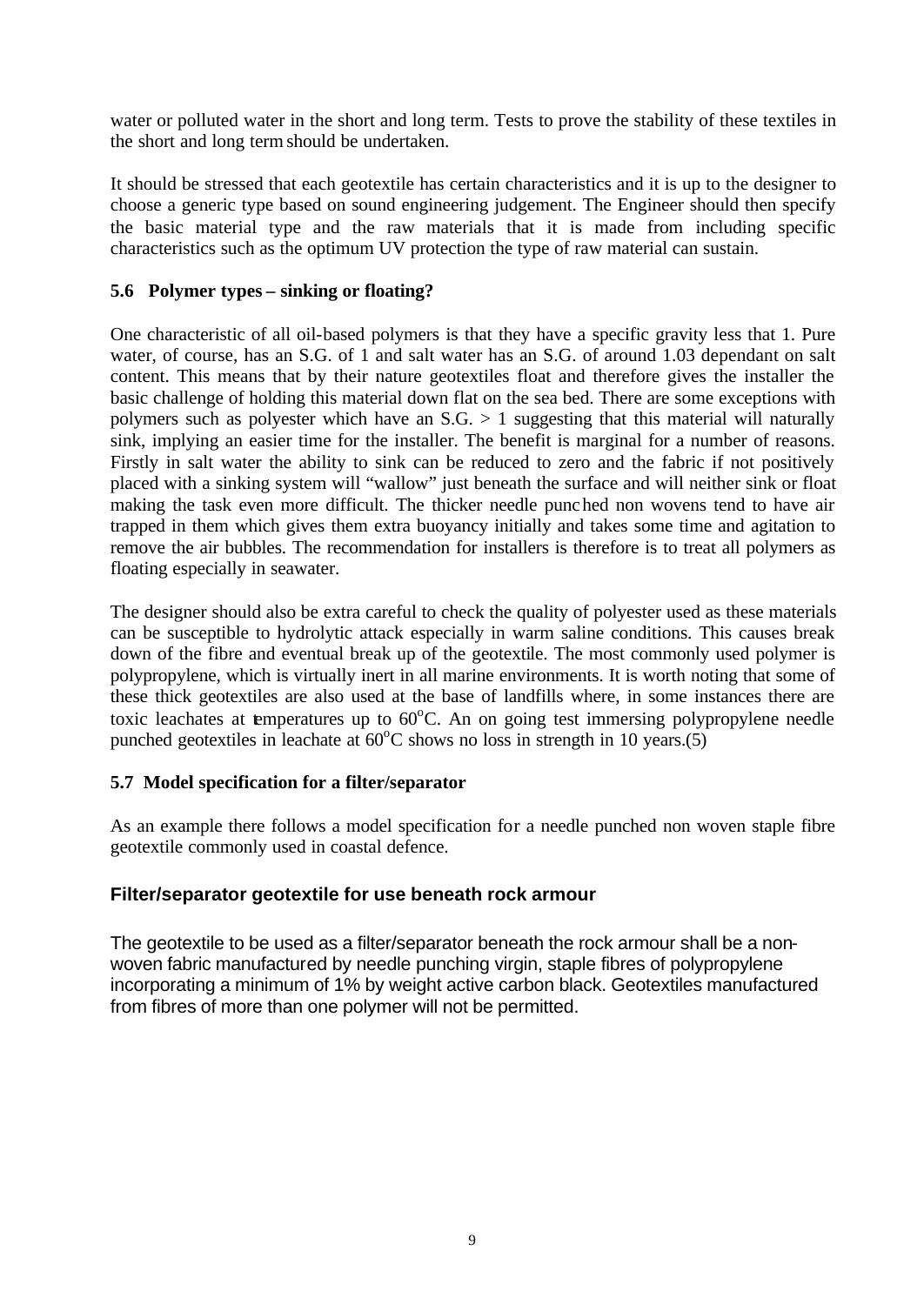The geotextile shall have the following properties:

| <b>Test description</b>                                          | <b>Approved test</b><br>method | <b>Units</b>     | <b>Typical</b><br>value | <b>Allowable</b><br>tolerance<br>for typical<br>value |
|------------------------------------------------------------------|--------------------------------|------------------|-------------------------|-------------------------------------------------------|
| Water flow normal to the plane of the geotextile<br>@50mm head   | <b>EN ISO 11058</b>            | $\text{I/s/m}^2$ |                         | $-10%$                                                |
| Coefficient of permeability                                      | EN ISO 11058                   | m/s              |                         | $-10%$                                                |
| Apparent pore size - 90% finer [O <sub>90</sub> ]                | EN ISO 12956                   | μm               |                         | $+10%$                                                |
| Tensile extension                                                | EN ISO 10319                   | $\%$             |                         | $-10%$                                                |
| Tensile strength                                                 | EN ISO 10319                   | kN/m             |                         | $-10%$                                                |
| Cone drop perforation hole diameter                              | <b>EN 918</b>                  | mm               |                         |                                                       |
| Static puncture strength (CBR)                                   | EN ISO 12236                   | kN               |                         | $-10%$                                                |
| Push-through displacement                                        | EN ISO 12236                   | mm               |                         | -10%                                                  |
| Thickness reduction for pressure increase from<br>2kPa to 200kPa | EN 964                         | $\%$             |                         | $+10%$                                                |
| Thickness @2kPa                                                  | <b>EN ISO 964-1</b>            | mm               |                         | $-10%$                                                |

Geotextiles shall be delivered to site in packaging, which will protect the rolls from ultraviolet light degradation. The labelling shall clearly identify the product supplied in accordance with EN 30320: 1993. Geotextiles shall be protected at all times against physical or chemical damage. Geotextiles shall be kept in the wrappings provided by the manufacturer until required for use in the works.

The geotextile manufacturer shall provide production test certificates at the rate of one set of certificates per 6,000m<sup>2</sup> delivered to site and a minimum of one set per contract. Test methods employed shall be in accordance with the requirements of EN or ISO and be accredited by UKAS or similar recognised accreditation service to carry out the required tests. Certificates relevant to a batch of geotextile shall be furnished to the Engineer prior to that batch of Geotextile being incorporated in the works.

The rolls of geotextile shall be stored on level ground and stacked not more than five rolls high and no other materials shall be stacked on top of the geotextiles.

The geotextile shall not be exposed to direct sunlight for longer than thirty days.

The geotextile shall be laid and installed in the positions and to the line and levels described on the drawings. Material, which will be in contact with the geotextile shall not have protrusions, which are likely to damage the geotextile during installation or in service. Construction plant must not operate directly on the geotextile.

Joints shall be formed by overlapping by a minimum of 1000mm. A reduction in overlap to 300mm may be considered by the Engineer where the sub-layer is firm and above water level.

Prior to incorporation in the works samples of the geotextile shall be taken in accordance with the requirements of ISO 9862, 1990 at the rate of one set per 20 number of rolls. The Contractor shall retain half the samples and half shall be furnished to the Engineer. Both sets of samples shall be stored in light tight bags at ambient temperature until required for testing or disposal at the direction of the Engineer.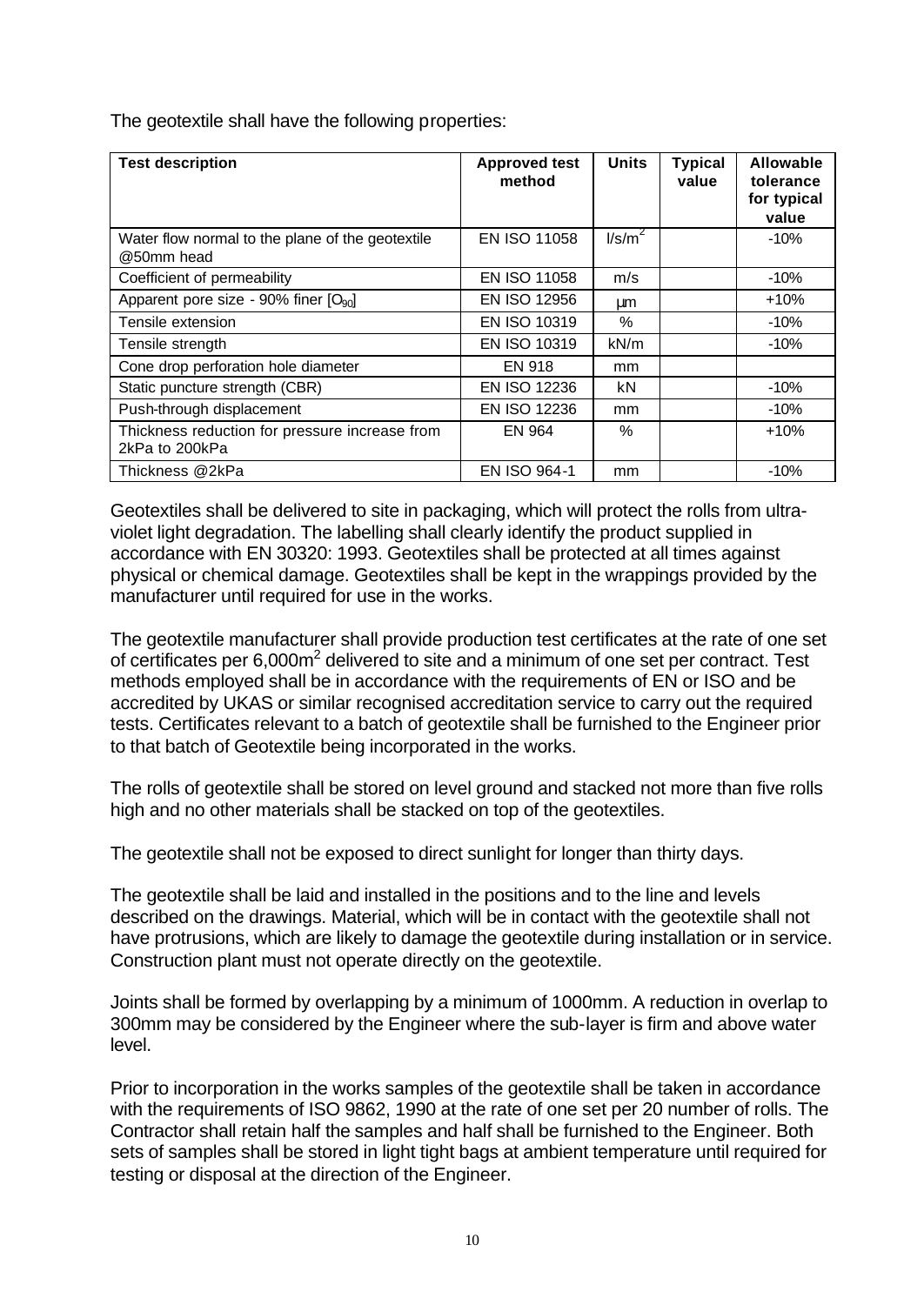Provision shall be made should the Engineer so wish for a site "rock drop" test to be carried simulating the installation method to be used on site and using the relevant primary and/or secondary rock types supplied to site. A pad will be prepared on the beach material where a 6m x 6m piece of geotextile will be laid out and restrained in a taught manner by a minimum of 9 armour units greater than 1 tonne each placed around the perimeter of the fabric. A typical primary armour unit will be lifted to a height of 2m and dropped onto the surface of the geotextile (or onto the secondary rock over lying the geotextile) The rock(s) will be carefully removed exposing the geotextile. The test will be deemed successful if no visible holes are observed.

The following definitions shall apply when considering test results:

A s*et of test results* shall be those results derived from specimens cut from one sample.

The *mean value* for any set of test results shall be the arithmetic mean of that set of results.

The *characteristic value* is the value below which not more than 5% of the test results may be expected to fall. This represents the value at 1.64 standard deviations below the mean value.

#### **6. INSTALLATION ISSUES AND METHODS**

Once the limiting characteristics of the geotextile have been established in conjunction with the installer the installation method can be finalised. If the designer has taken advice from an installer on the feasibility of construction this should be a straight forward process. Often, however, the installer is faced with a vague specification for an unsuitable geotextile to be placed in an impossible location at tender stage the responsible installer will point this out. This results in either the removal of the geotextile or a rushed alternative being used. An experienced installer will have good contacts with quality manufacturers who will offer suggestions or even adaptations to the basic geotextile. For instance woven manufacturers can produce materials with special loops woven onto the fabric to assist with connection to installation rafts or fascines. Folds of fabrics can be introduced by sewing over flaps of fabric to contain weights such as sinking poles or handling ropes. The challenge for most geotextile installations is the fact that oil based polymers float and when working in water depths over 5 meters in open water this can prove difficult. Some methods amongst many that can be used in placement underwater:



Picture 5a: Trap geotextile with tracks of excavator lower metal pole wrapped in geotextile. Leave pole till fabric weighted by initial stone placement. Retrieve pole by pulling on buoy ropes at ends of pole.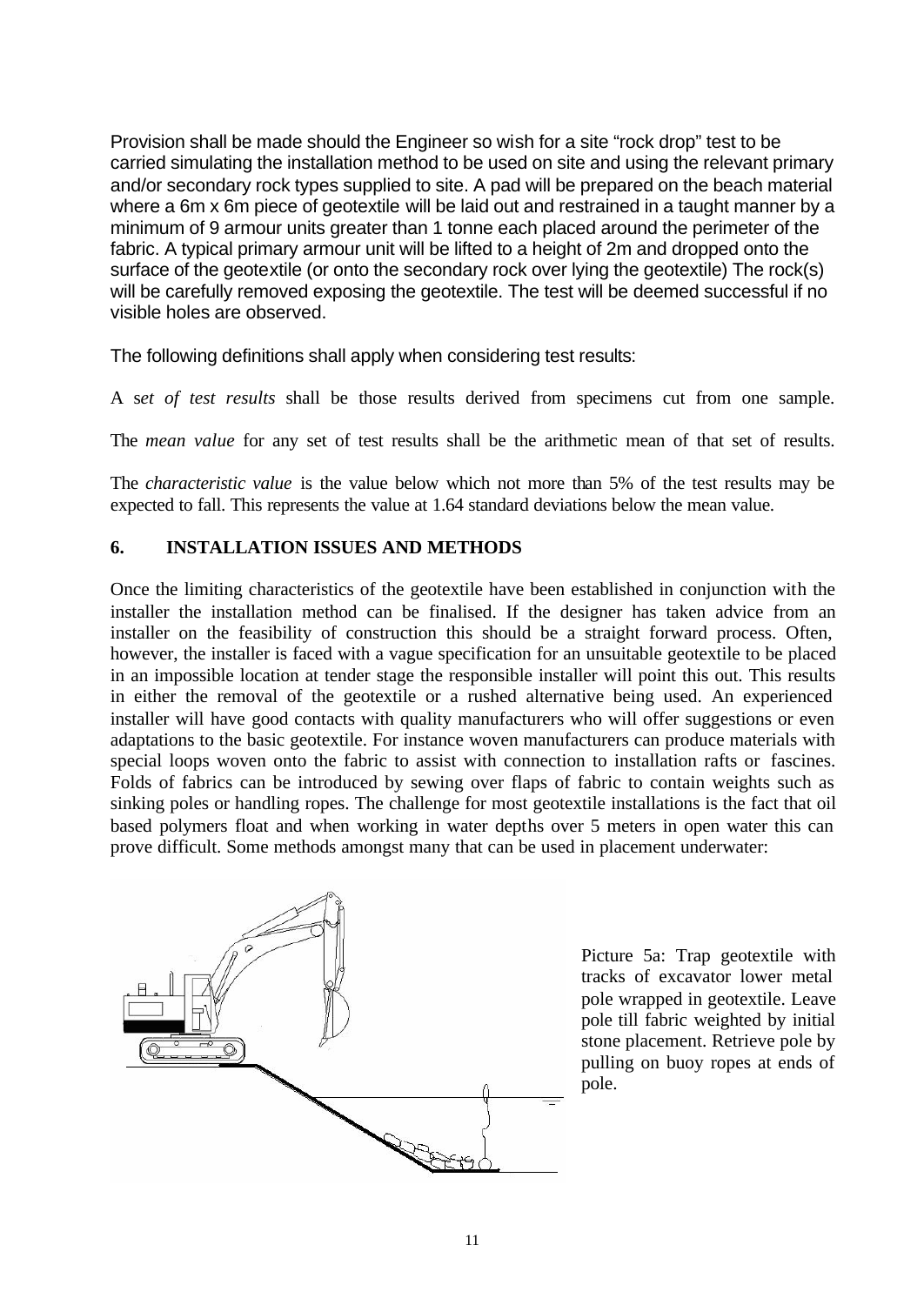

Picture 5b: Initial placement of rock to hold fabric in position. Note divers on hand to help with positioning and retrieval of pole



Picture 6a: Longer slopes using steel pole and pre weighted fabric (see preparation below). First slope uses first method then barge takes over handing ropes from shore to barge continues down slope. Additional barge may be used for rock dumping



Picture 6b: Barge manoeuvring pulling the submerged roll out to sea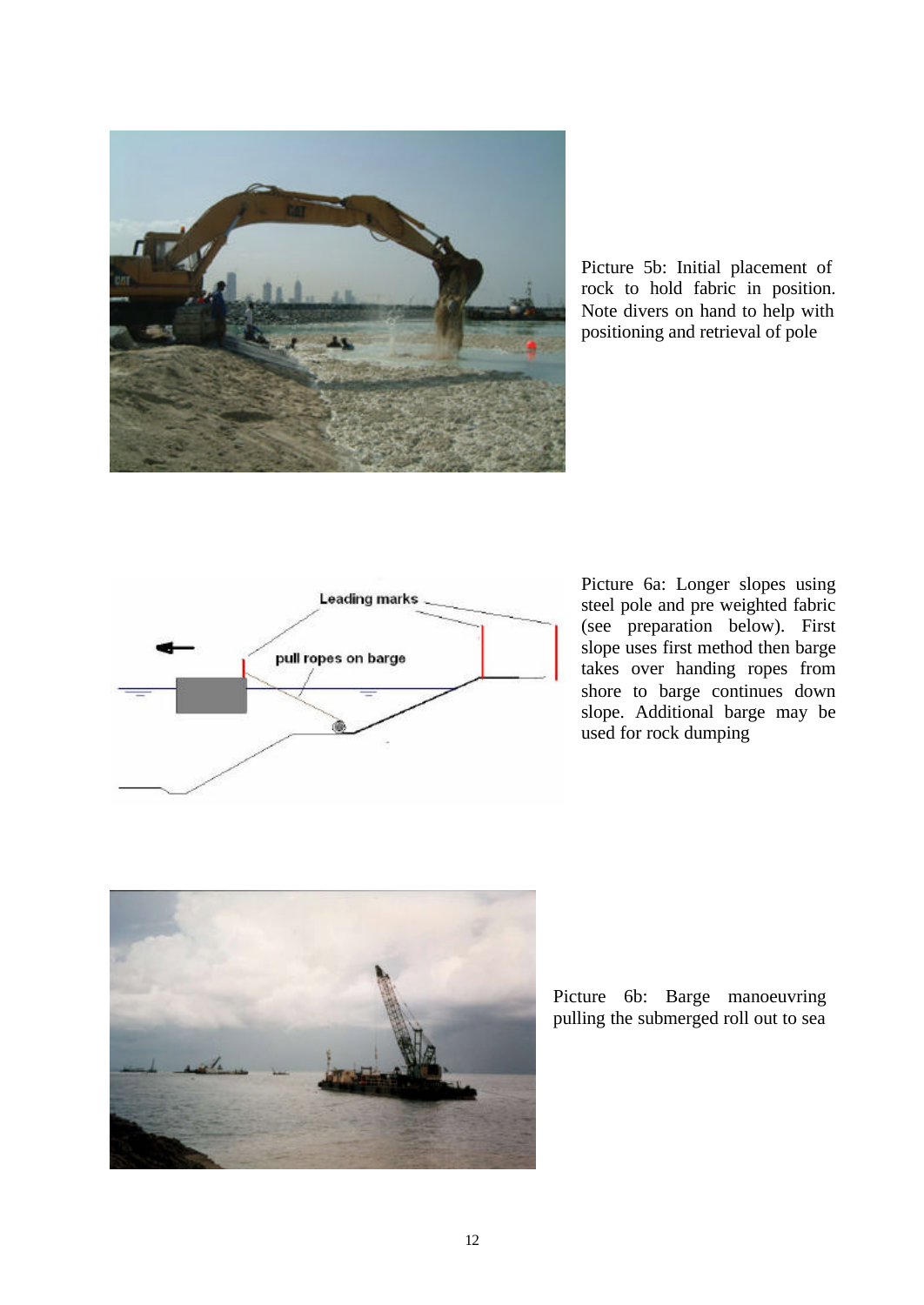#### **FABRIC PREPARATION**



Picture 6c: For deep remote placement. Geotextiles are unrolled remotely using pull ropes which are pre-rolled into a prepared roll. The roll is rolled out sewn to produce wide roll then rebar taped at intervals to the fabric. White markers on the black fabric show the overlap width to the divers at depth.



Picture 6d: Preparation of roll. Rebar being attached to fabric before being rerolled onto 12m steel bar. Note pull ropes to enable unrolling at depth.



Picture 7a: Fascine mattress preparation. Note the multi width mattress approximately 25m wide sewn together. Holes are made in fabric with a push rod the same diameter as the twine used to tie fascine to fabric. Note prepared giant fabric in background.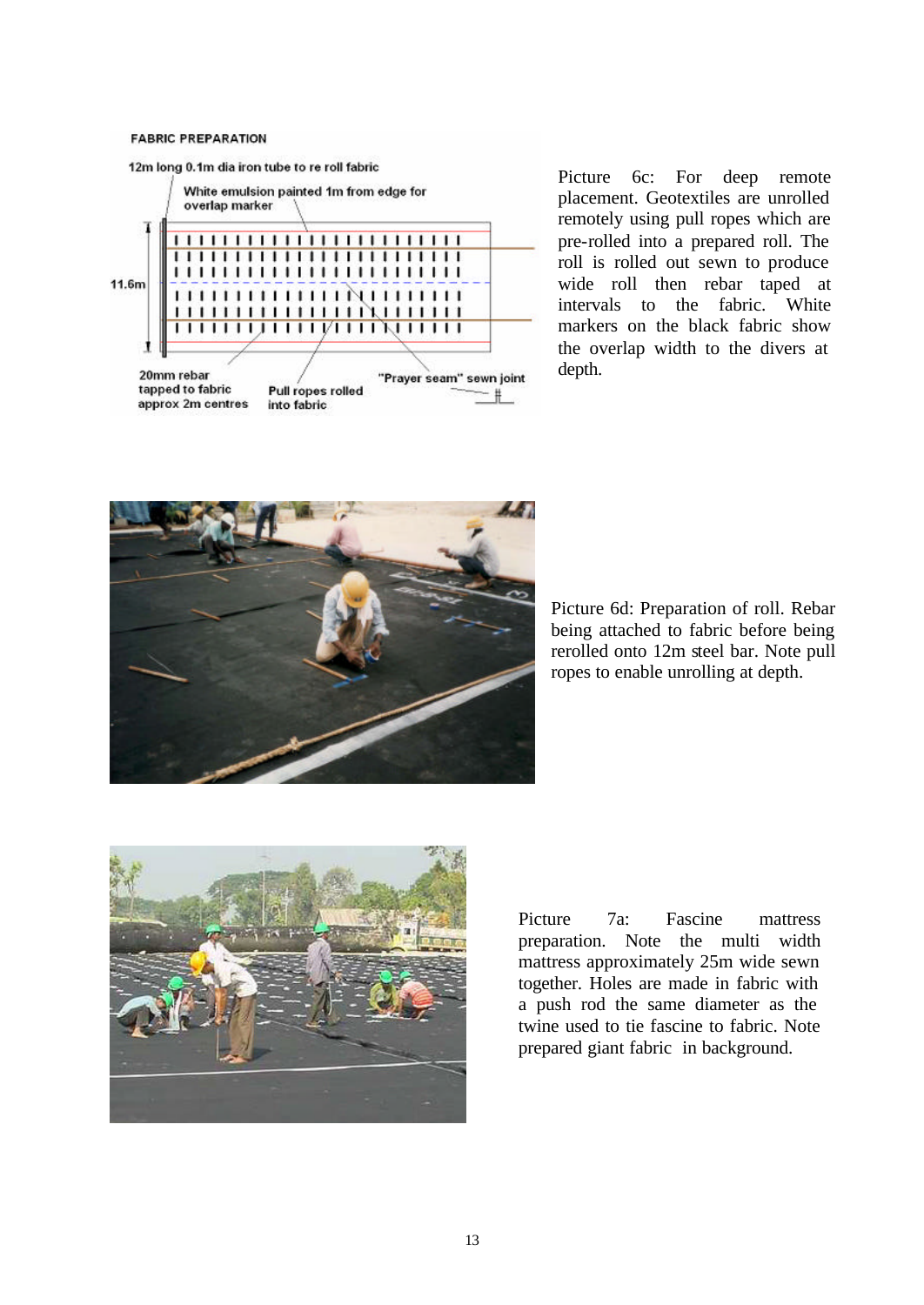

Picture 7b: Fascine mattress in and guide barge in position ready for stone dumping. The bamboos are tied at 1m centres in a latticework making the whole structure semi stiff. As the stones are placed the mattress lays down flat on the bed. The fascines have the advantage of trapping the rocks thus holding them in position and preventing them from rolling down the slope.

#### **8. CONCLUSIONS**

It is hoped that with the review of the major design guides that information given to engineers will be updated to take into account not only the traditional woven fabrics used in coastal engineering but the particular benefits of the more modern flexible geotextiles available. It is pleasing to note that these non wovens are commonly used because of their obvious benefits in filter/separator applications. It is up to the geosynthetics community to influence the coastal engineering community by raising the status of geotextiles in the design process. It would be significant with the new risk based analysis if the geotextile was referenced as a vital component of the revetment design and an actual risk value was given to the performance of the geotextile. In many ways the fact that the cost of a geotextile is many times lower than its value. The incorrect design or placement of a geotextile could cost the life of the revetment and there have been some notable costly examples of this around the world. Greater value will be placed on the geotextile when it is quality assured raising its profile on the site and in the design office. However when properly used they save large amounts of money and in some instances make construction possible where otherwise it would be impossible. Proper consultation with installers and manufactures for ideas on installation can often yield novel and practical adaptions to geotextiles to aid placement. It is hoped engineers will recognise this in both the design and the installation of these valuable materials.

#### **REFERENCES**

- (1) CIRIA Special Publication 83/CUR Report 154 (1983)
- (2) Report: Permeability of GEOfabrics non woven geotextiles at all strains Pub. GEOfabrics (1998)
- (3) Rock drop tests carried out on the Cardiff Bay Barrage Pub. GEOfabrics (1996)
- (4) Maritime and waterways revetment underlayers. Pub GEOfabrics (2005)
- (5) Long term leachate immersion test on polypropylene needle punched non woven geotextiles. Interim report Pub GEOfabrics (2002)